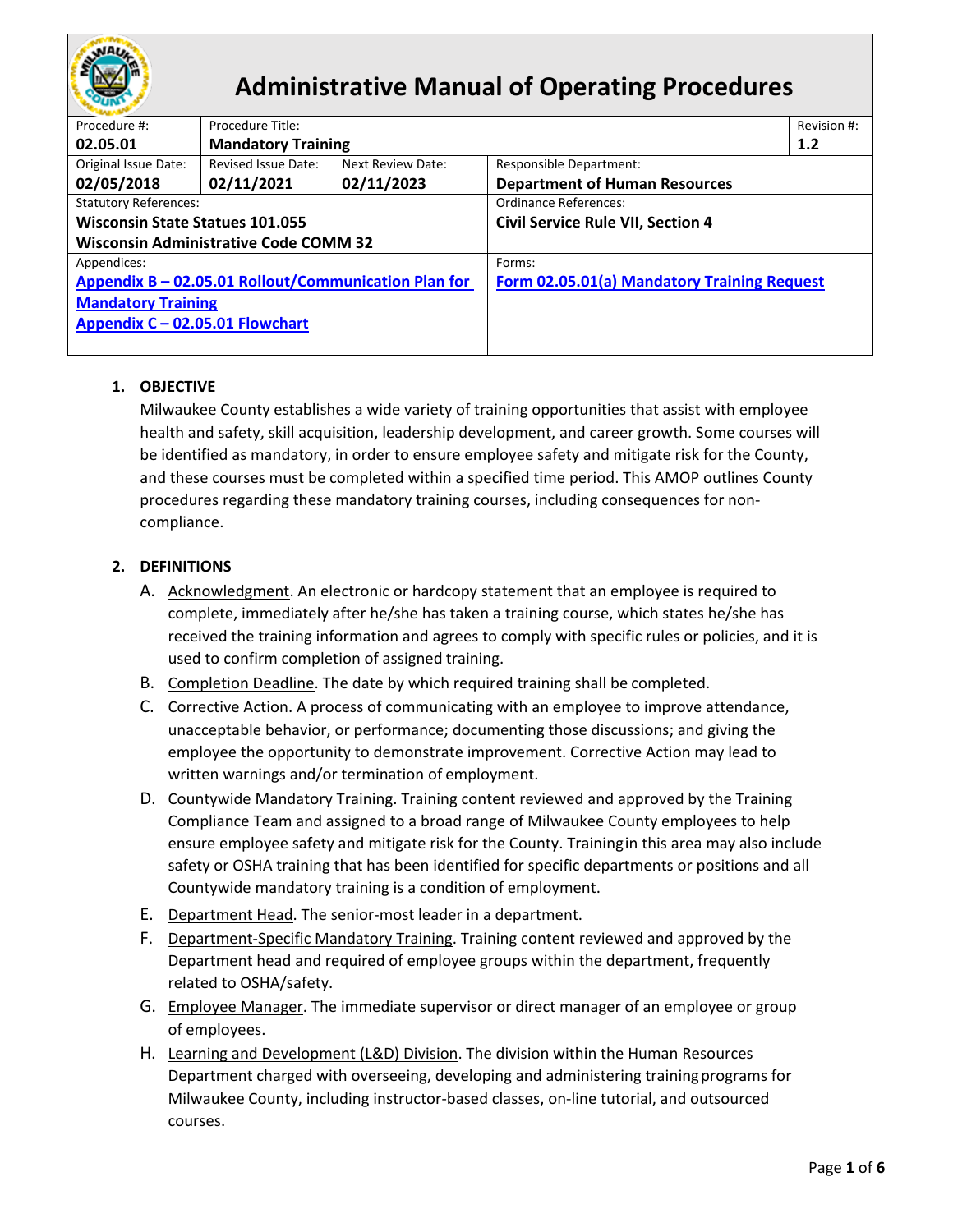- I. Learning Management System (LMS). The County's online learning portal, which maintains all training registration, learning programs, acknowledgments and applicant tracking activities.
- J. LMS Administrator. The employee specifically trained in and assigned the responsibilities of posting, reporting and managing training for a designated department(s) in the LMS.
- K. Mandatory Compliance Training Report. A report generated by the LMS that displays the status of all mandatory training for Milwaukee County employees.
- L. Training Compliance Team (TCT). Team of County leaders responsible for determining which courses shall be required for all County employees, or for specific groups of employees. This team consists of a representative of the County Executive's Office and Corporation Counsel, the Chief Human Resources Officer, the Director of Risk Management, and the Chief Information Officer.
- M. Training Content Owner. An individual within a business unit or department who serves as a training sponsor, taking responsibility for developing and maintaining content for a given training topic. Generally, a department head designates this individual within the organization as the training content owner to assure clear responsibility and accountability.

#### **3. PROCEDURE TO ESTABLISH MANDATORY TRAINING**

A. Establishing County-wide Mandatory Training. To establish training as mandatory for County employees, the following steps must be completed:

| <b>STEP</b> | <b>ACTION</b>                                                                        |
|-------------|--------------------------------------------------------------------------------------|
| 11          | The training content owner, or sponsor, will complete the online Form 02.05.01(a)    |
|             | <b>Mandatory Training Request</b>                                                    |
| 12          | The training content owner will submit the completed Mandatory Training              |
|             | Request to the Training Compliance Team (TCT) Mailbox:                               |
|             | HRMandatoryTrainingRequest@milwaukeecountywi.gov to obtain approval for              |
|             | the proposed County-wide mandatory training. For planning purposes, this must        |
|             | be done no later than 60 days before training will be assigned to employees.         |
| lз          | The TCT reviews the request and once approved, forwards it to L&D. If not            |
|             | approved, and based on feedback from the TCT, the Mandatory Training                 |
|             | Request may be revised and resubmitted.                                              |
| 4           | The training content owner will design and develop the training program by           |
|             | working with the L&D Manager, or designee, to determine whether the course is        |
|             | most appropriate for online delivery, classroom facilitation,                        |
|             | blended learning, an alternate approved method or a purchased third-party            |
|             | training. If considering online/web training, the content owner will review system   |
|             | requirements with L&D and IMSD prior to purchase. "Mandatory" must be used in        |
|             | front of the course titles as a naming convention for all required training courses. |
| l5          | A member of the TCT will announce and brief Cabinet members on newly                 |
|             | approved training approximately 45 days prior to training rollout and                |
|             | employee assignment.                                                                 |
| 6           | The training content owner will finalize the program, and work with L&D to           |
|             | establish the program in the LMS. For planning purposes, this must be done no later  |
|             | than 45 days before training is assigned to employees.                               |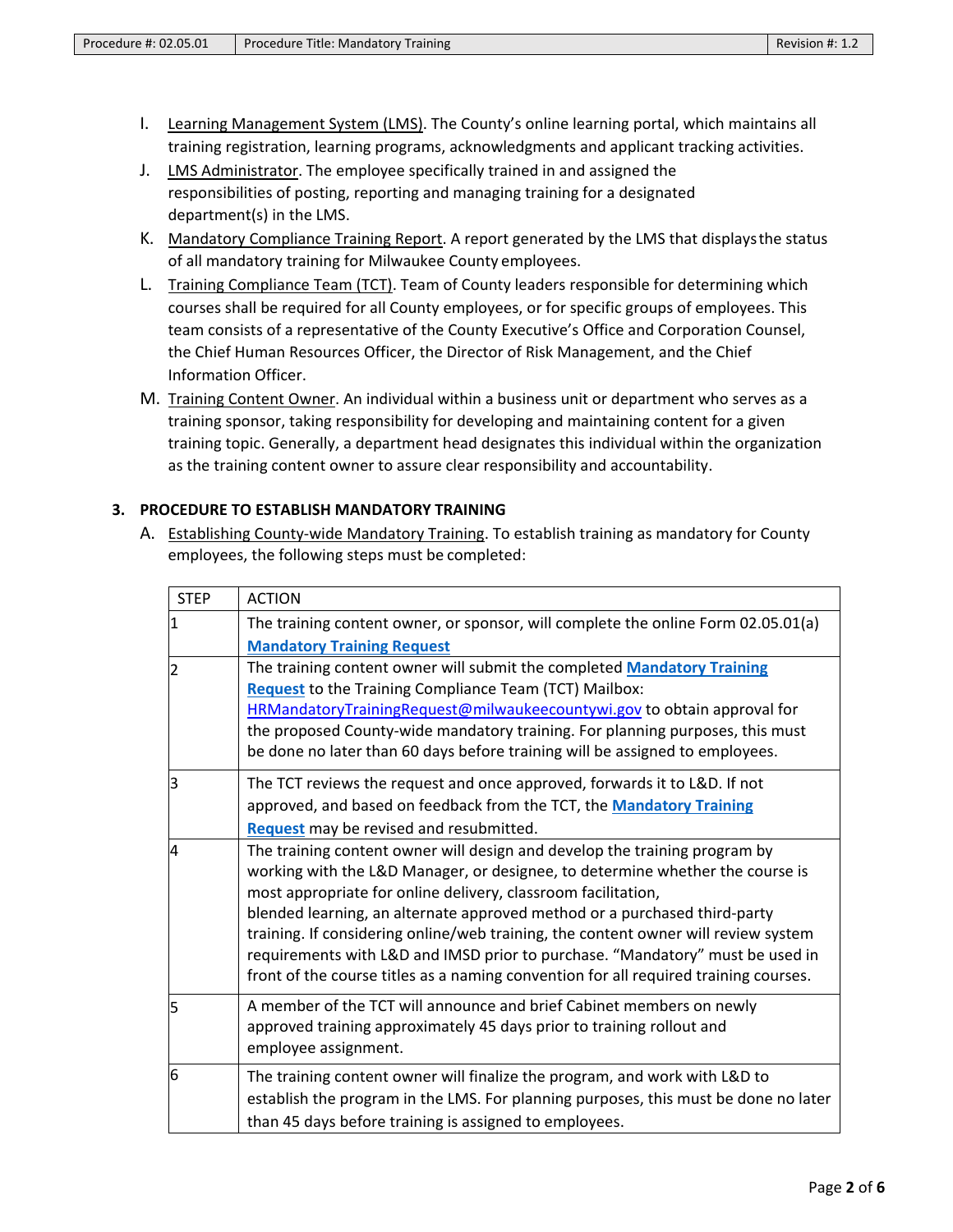|   | The training content owner, working with HR, will develop a communication/rollout<br>plan to launch the new training. See Appendix B Rollout/Communication Plan for<br><b>Mandatory Training.</b> |
|---|---------------------------------------------------------------------------------------------------------------------------------------------------------------------------------------------------|
| 8 | The training content owner will send L&D the list of employees/positions who<br>are required to take the training program. L&D will upload this<br>information into LMS.                          |

B. Establishing Department-Specific Mandatory Training. For a department to establish training as mandatory for the entire department, or for a group of employees within the department, the following steps must be completed:

| <b>STEP</b>    | <b>ACTION</b>                                                                                                                                                                                                                                                                                                                                                                                                                                                                                                                                                                                                                                               |
|----------------|-------------------------------------------------------------------------------------------------------------------------------------------------------------------------------------------------------------------------------------------------------------------------------------------------------------------------------------------------------------------------------------------------------------------------------------------------------------------------------------------------------------------------------------------------------------------------------------------------------------------------------------------------------------|
| l1             | The training content owner, or sponsor, will complete the online Form 02.05.01(a)                                                                                                                                                                                                                                                                                                                                                                                                                                                                                                                                                                           |
|                | Mandatory Training Request and discuss with the assigned HR Partner why the                                                                                                                                                                                                                                                                                                                                                                                                                                                                                                                                                                                 |
|                | training is required.                                                                                                                                                                                                                                                                                                                                                                                                                                                                                                                                                                                                                                       |
| $\overline{2}$ | The training content owner will review the recommendation with the                                                                                                                                                                                                                                                                                                                                                                                                                                                                                                                                                                                          |
|                | Department Head and obtain approval.                                                                                                                                                                                                                                                                                                                                                                                                                                                                                                                                                                                                                        |
| lЗ             | Once approved, the training content owner will design and develop the training<br>program by working with the L&D Manager, or designee, to determine whether the<br>course is most appropriate for online delivery, classroom facilitation, blended<br>learning, an alternate approved method or a purchased third-party training<br>program. If considering online/web training, the content owner will review system<br>requirements with L&D and IMSD prior to purchase. "Mandatory" must be used in<br>front of the course titles as a naming convention for all required training, even if it<br>is only mandatory for certain departmental employees. |
| $\overline{A}$ | The training content owner will finalize the program, and work with L&D to<br>establish the program in the LMS. For planning purposes, this must be done no later<br>than 45 days before training is assigned to employees.                                                                                                                                                                                                                                                                                                                                                                                                                                 |
| l5             | The training content owner, working with HR, will develop a communication/roll-<br>out plan to launch the new departmental training. See Appendix B for<br><b>Rollout/Communication Plan for Mandatory Training.</b>                                                                                                                                                                                                                                                                                                                                                                                                                                        |
| 6              | The training content owner will send the Department LMS Administrator the list of<br>employees/positions in the department who are required to take the training<br>program. The Department LMS Administrator will upload this information into the<br>LMS.                                                                                                                                                                                                                                                                                                                                                                                                 |

### **4. EMPLOYEE NOTIFICATION OF MANDATORY TRAINING**

Whenever a mandatory training program is introduced, whether it is required of all County employees or employees only in certain departments, all affected employees will receive clear and timely notification of this new requirement.

- A. Employees with email addresses will initially receive an email message informing them of the required training. Once logged into the LMS, all employees should regularly check their transcripts for any required training they have been assigned.
- B. Employees without an email address will be informed of any required training by their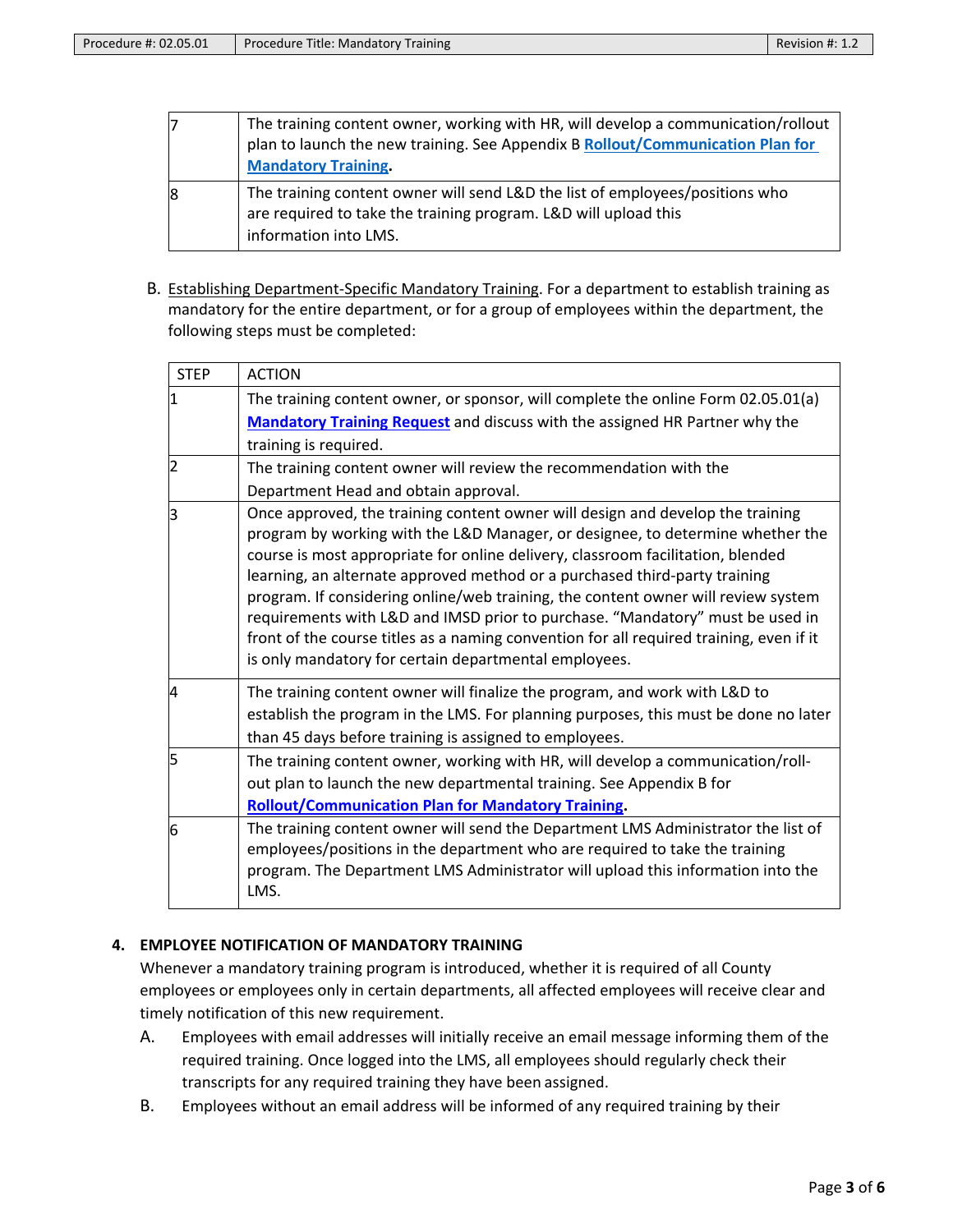supervisors or managers who will document the notification. Once logged into the LMS, all employees should regularly check their transcripts for any required training that has been assigned to them.

- C. Employees without dedicated computer workstations will be given suitable options for completing their required training at a convenient location, such as computer kiosksor at training facilities.
- D. All employees will be provided time during regularly scheduled work hours for employees to complete the required training.
- E. New employees, and employees who transfer into or are promoted into a new position, will be automatically assigned/enrolled through the LMS in all training based on their job role/job code.
- F. All full-time, part-time and seasonal employees who are subject to mandatory training will be automatically assigned such training based on their job role/job code through the LMS.
- G. On January 1 of every year, L&D will re-assign the Countywide annual mandatory training courses in LMS to all employees, as appropriate, and regardless of an employee's hire date. Employees will be responsible for completing the mandatory courses every year. Additional training(s), once approved, may be staggered and assigned at various times throughout the year when deemed necessary.

#### **5. COMMUNICATIONS PLAN FOR MANDATORY TRAINING**

As noted above in **3. PROCEDURE TO ESTABLISH MANDATORY TRAINING**, prior to any mandatory training being assigned to employees, a **[Rollout/Communication Plan for](http://county.milwaukee.gov/ImageLibrary/Groups/cntyHR/training/RolloutCommunicationPlan.pdf) [Mandatory Training](http://county.milwaukee.gov/ImageLibrary/Groups/cntyHR/training/RolloutCommunicationPlan.pdf)** must be developed and reviewed with the appropriate HR partner. See Appendix B.

#### **6. ACCOUNTABILITY FOR MANDATORY TRAINING**

#### A. **Responsibilities**

- i. Employees:
	- Complete employee acknowledgment in LMS regarding the mandatory training procedure
	- Review their assigned training transcript in the LMS
	- Communicate immediately with supervisor or manager if facing any challenges completing training (example: difficulty accessing a training module)
	- Complete all training by no later than the assigned due date
- ii. Supervisors and Managers:
	- Periodically review "My Team" in the LMS to confirm correct reporting relationships within their organization.
	- Track and monitor Mandatory Compliance Training Reports
	- Provide resources, i.e. computer workstations and work time, for employees to complete assigned training. At no time should employees complete required training outside of scheduled work hours.
	- Incorporate notification of all required training into the department onboarding process and/or during the employee's probationary period.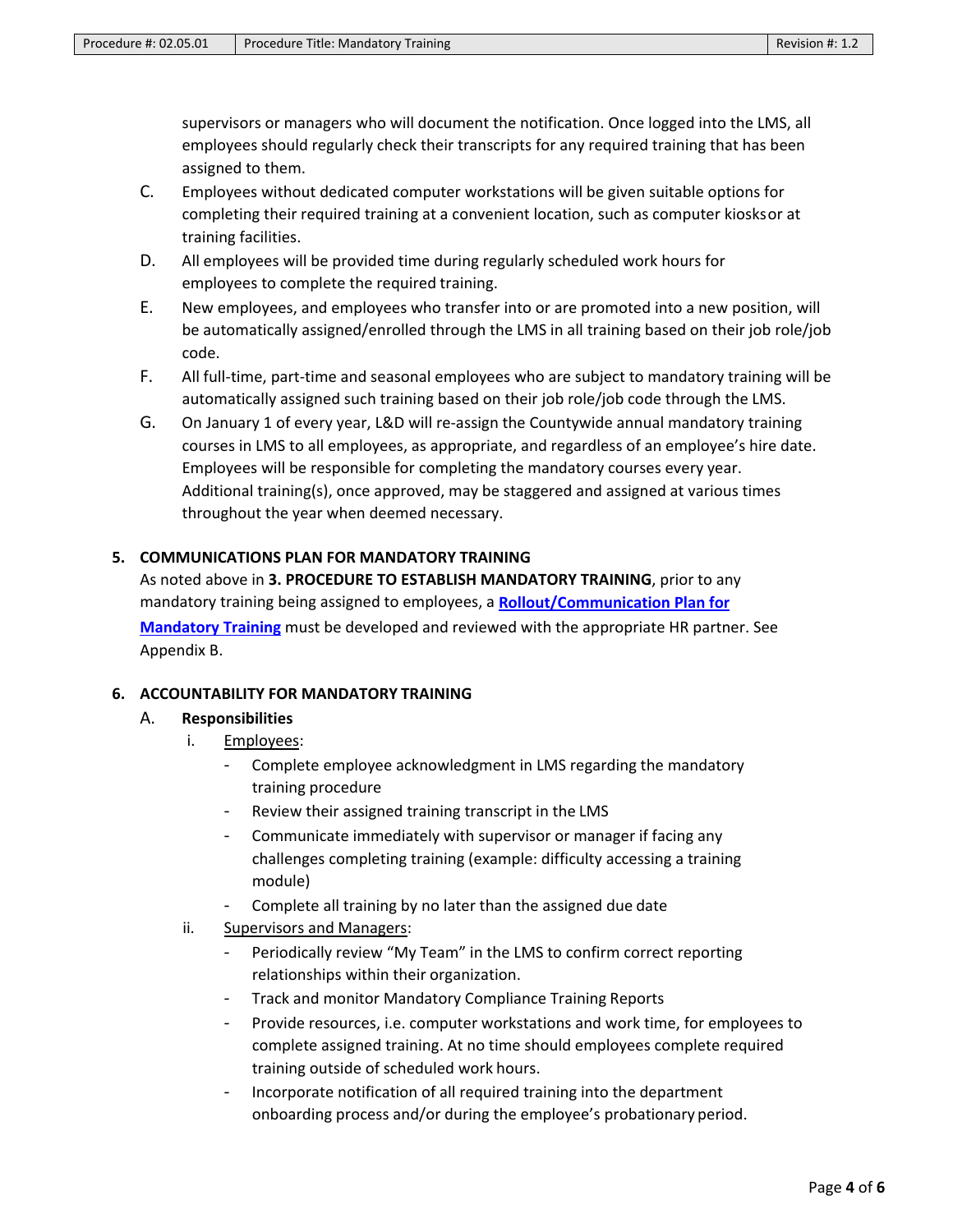- Ensure that all employees meet all of their requirements relatedto mandatory training.
- Provide all employees who have not yet completed mandatory training courses half-way to the due date with documented, written reminders of upcoming mandatory training due dates.
- Work with the area's HR partner to ensure that employees who do not complete the mandatory training requirements of their job receive Corrective Action, as appropriate.
- iii. Department Heads:
	- Meet all requirements under 6 A ii. (above) for employees who report to them.
	- Ensure that all departmental Supervisors and Managers meet all of their requirements related to mandatory training.
	- Work with the area's HR partner to ensure that any departmental Supervisors and Managers who do not complete the mandatory training requirements of their job or who do not ensure that employees in their organization have met their training requirements receive Corrective Action, as appropriate.
- iv. Human Resources- L&D:
	- Ensure that a communications plan is developed to inform employees whenever additional County-wide mandatory courses are approved.
	- Consult with content owners and HR Partners in developing new Countywide mandatory courses regarding the delivery of information (LMS module, purchasing third-party training materials, etc.).
	- Assign to appropriate employees all required training topics in LMS.
	- Generate quarterly Countywide LMS compliance status reports.
- B. **Reporting Progress:** To ensure all managers are aware of the status of employees in their areas regarding completing mandatory training, L&D will generate and communicate quarterly departmental employee completion reports for all mandatory training courses. A Countywide summary of these reports will also be sent to the County Executive's office.
	- i. At the request of department management, LMS Department Administrators will update HR quarterly reports.
	- ii. LMS Department Administrators will prepare these interim reports and share them with Department Heads and HR Partners.
- C. **Consequences of Non-Compliance:** As noted on the **Mandatory Training Request**, all mandatory training assigned to County employees will include an announced due date for completion.
	- i. The manager will monitor employee training completion, including appropriate employee reminders about required completion dates described in Section 6. A. ii.
	- ii. If an employee does not complete any mandatory training by its assigned due date, the employee's supervisor or manager will share this information with the HR Partner.
	- iii. Unless there are mitigating circumstances (example: an employee on Family Leave when the mandatory training was assigned or due), the supervisor or manager will work with the HR Partner to consider Corrective Action.
	- iv. Employees who fail to complete mandatory training by the assigned due date are subject to Corrective Action, up to and including termination of employment.